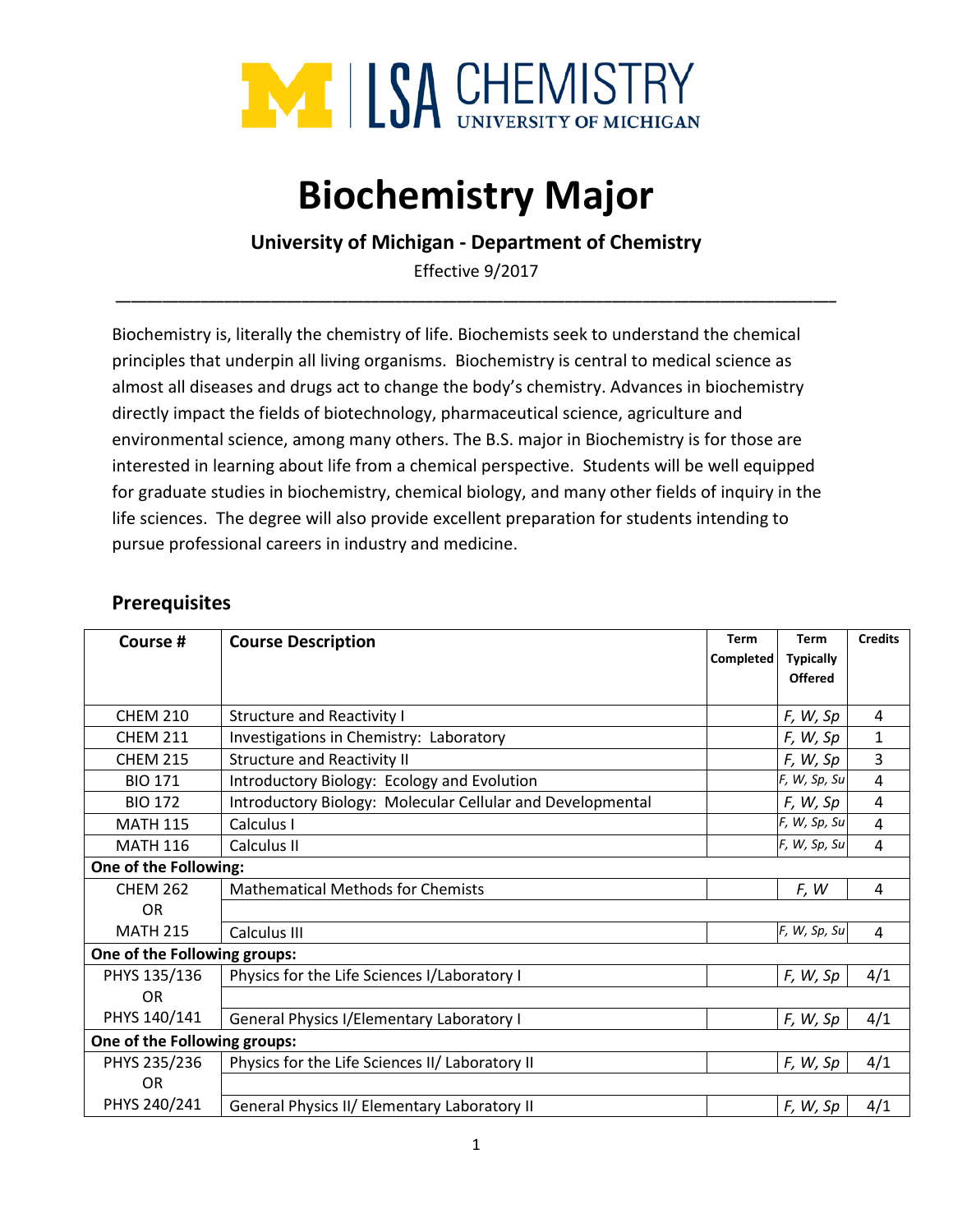# **The Biochemistry Program must include the following:**

## **Core courses**

| Course #                                     | <b>Course Description</b>                                       | <b>Term</b><br><b>Completed</b> | <b>Term</b><br><b>Typically</b> | <b>Credits</b> |
|----------------------------------------------|-----------------------------------------------------------------|---------------------------------|---------------------------------|----------------|
|                                              |                                                                 |                                 | <b>Offered</b>                  |                |
| <b>CHEM 260</b>                              | <b>Chemical Principles</b>                                      |                                 | F, W, Sp                        | 3              |
| <b>CHEM 351</b>                              | <b>Fundamentals of Biochemistry</b>                             |                                 | F, W                            | 4              |
| <b>CHEM 352</b>                              | Introduction to Biochemical Research Techniques: Laboratory     |                                 | F, W                            | $\overline{2}$ |
| <b>OR</b>                                    |                                                                 |                                 |                                 |                |
| <b>CHEM 353</b>                              | Introduction to Biochemical Research Techniques and Scientific  |                                 | F, W                            | $\overline{3}$ |
|                                              | Writing: Laboratory (ULWR)                                      |                                 |                                 |                |
| <b>CHEM 451</b>                              | Advanced Biochemistry I Macromolecular Structure and Function   |                                 | F, W                            | 4              |
| <b>CHEM 452</b>                              | <b>Advanced Biochemistry II Cellular Processes</b>              |                                 | W                               | 4              |
| <b>CHEM 453</b>                              | <b>Biophysical Chemistry</b>                                    |                                 | F                               | 3              |
| <b>BIO 305</b>                               | Genetics                                                        |                                 | F, W, Sp, Su                    | $\overline{3}$ |
| One of the following; 241, 245, 302, OR 303: |                                                                 |                                 |                                 |                |
| <b>CHEM 241</b>                              | <b>Chemical Analysis</b>                                        |                                 | F, W                            | $\overline{2}$ |
| <b>CHEM 245</b>                              | <b>Biomedical Analytical Chemistry</b>                          |                                 | F, W                            | $\overline{2}$ |
| <b>CHEM 302</b>                              | Inorganic Chemistry                                             |                                 | W                               | 3              |
| <b>CHEM 303</b>                              | Introductory Bioinorganic Chemistry: the Role of Metals in Life |                                 | F, W                            | $\overline{3}$ |
| One of the following; 216, 242, OR 246/247:  |                                                                 |                                 |                                 |                |
| <b>CHEM 216</b>                              | Structure and Reactivity II: Laboratory                         |                                 | F, W, Sp                        | $\overline{2}$ |
| <b>CHEM 242</b>                              | Chemical Analysis: Laboratory                                   |                                 | F, W                            | $\overline{2}$ |
| CHEM 246/247                                 | Biomedical Analytical Chemistry Laboratory I and II             |                                 | F, W                            | 1/1            |

**Elective Courses:** at least 6 credit hours from the courses listed below. Electives should be selected in consultation with a departmental advisor.

| Course #        | <b>Course Description</b>                               | Term<br>Completed | Term<br><b>Typically</b> | <b>Credits</b> |
|-----------------|---------------------------------------------------------|-------------------|--------------------------|----------------|
|                 |                                                         |                   | <b>Offered</b>           |                |
| <b>CHEM 417</b> | <b>Dynamic Biophysics</b>                               |                   | F, W                     | 3              |
| <b>CHEM 419</b> | Intermediate Physical Organic Chemistry                 |                   | F                        | 3              |
| <b>CHEM 420</b> | Intermediate Organic Chemistry                          |                   | W                        | 3              |
| <b>CHEM 440</b> | <b>Biophysics of Disease</b>                            |                   | F                        | 3              |
| <b>CHEM 447</b> | <b>Physical Methods of Analysis</b>                     |                   | F, W                     | 3              |
| <b>CHEM 454</b> | Biophysical Chem II: Macromolecular Structure, Dynamics |                   | W                        | 3              |
| <b>CHEM 455</b> | Special Topics in Biochemistry                          |                   | F                        | 3              |
| <b>CHEM 461</b> | <b>Physical Chemistry I</b>                             |                   | F                        | 3              |
| <b>CHEM 467</b> | <b>Biogeochemical Cycles</b>                            |                   | W                        | 3              |
| <b>CHEM 528</b> | Enzyme Mechanisms, Ligand Binding                       |                   | W                        | $\overline{2}$ |
| <b>CHEM 673</b> | <b>Enzyme Kinetics</b>                                  |                   | W                        | $\overline{2}$ |
| <b>MCDB 405</b> | Molecular Basis of Development                          |                   | W                        | 2              |
| <b>MCDB411</b>  | Protein Structure and Function                          |                   | F, W                     | 3              |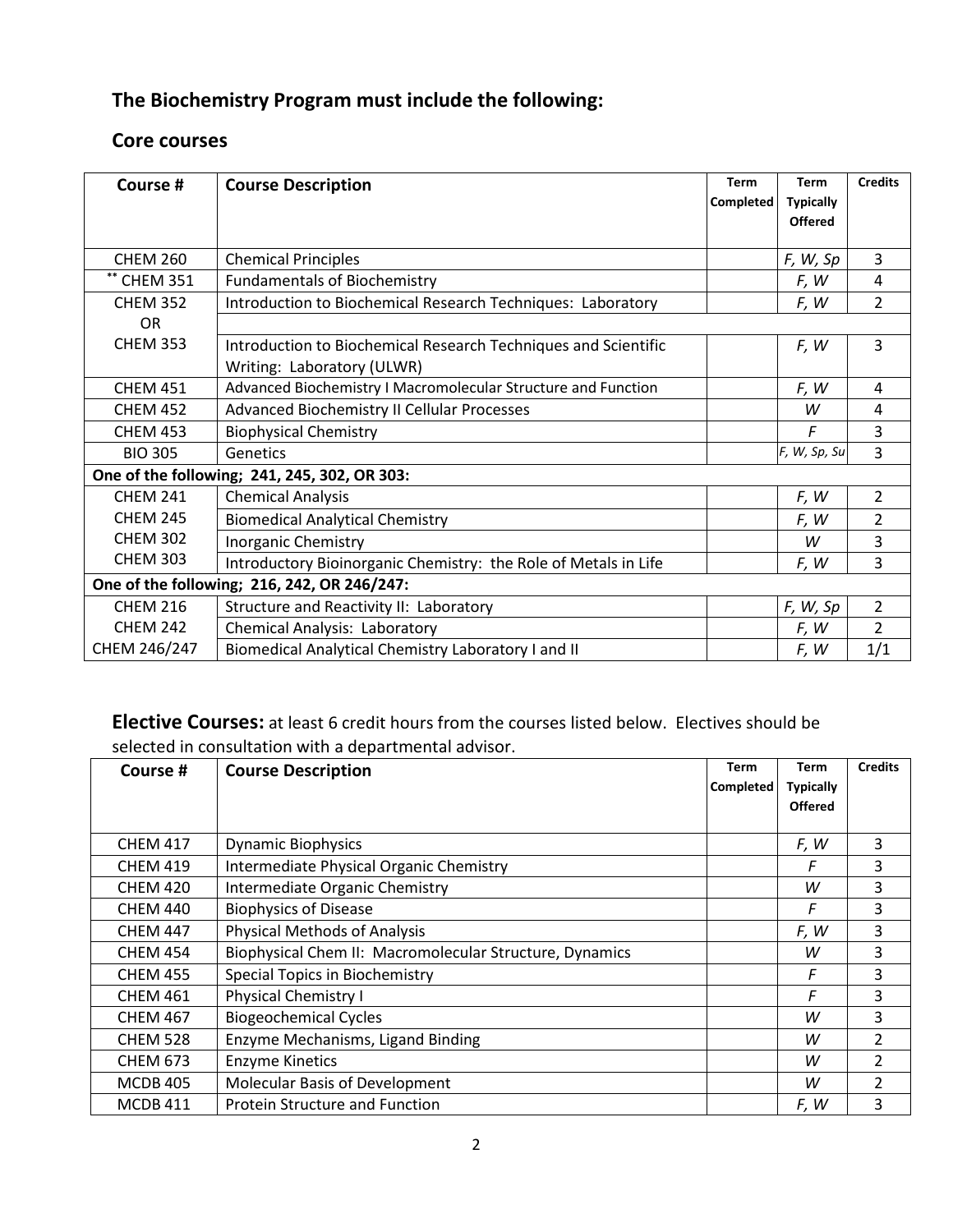| Elective Courses: at least 6 credit hours from the courses listed below, continue from page 2. |                                            |                  |                  |                |
|------------------------------------------------------------------------------------------------|--------------------------------------------|------------------|------------------|----------------|
| Course #                                                                                       | <b>Course Description</b>                  | <b>Term</b>      | <b>Term</b>      | <b>Credits</b> |
|                                                                                                |                                            | <b>Completed</b> | <b>Typically</b> |                |
|                                                                                                |                                            |                  | <b>Offered</b>   |                |
| <b>MCDB417</b>                                                                                 | Chromosome Structure and Function          |                  | W                | 3              |
| <b>MCDB418</b>                                                                                 | Endocrinology                              |                  | F, Sp, Su        | 3              |
| <b>MCDB 422</b>                                                                                | <b>Cellular and Molecular Neurobiology</b> |                  | W                | 3              |
| <b>MCDB427</b>                                                                                 | Molecular Biology                          |                  | F, W             | 4              |
| <b>MCDB 428</b>                                                                                | Cell Biology                               |                  | F, W             | 4              |
| <b>MCDB435</b>                                                                                 | <b>Intracellular Trafficking</b>           |                  | F, W             | 3              |
| <b>MCDB436</b>                                                                                 | Introductory Immunology                    |                  | F                | 3              |
| <b>MCDB441</b>                                                                                 | Cell Biology of Disease                    |                  | F                | 3              |
| <b>BIOLCHEM 528</b>                                                                            | <b>Enzyme Mechanisms</b>                   |                  | W                | $\overline{2}$ |
| <b>BIOLCHEM 530</b>                                                                            | <b>Structural Biology</b>                  |                  | F                | 3              |
| <b>BIOLCHEM 550</b>                                                                            | Macromolecular Structure and Function      |                  | F                | 3              |
| <b>BIOLCHEM 640</b>                                                                            | Post-transcriptional Gene Regulation       |                  | W                | $\overline{2}$ |
| <b>BIOLCHEM 650</b>                                                                            | Mechanisms of Eukaryotic Gene Expression   |                  | W                | $\overline{3}$ |
| <b>BIOLCHEM 673</b>                                                                            | Ligand Binding, Enzyme Kinetics            |                  | W                | $\overline{2}$ |
| <b>BIOPHYS 420</b>                                                                             | <b>Structural Biology I</b>                |                  | W                | 3              |
| BIOPHYS 435                                                                                    | <b>Biophysical Modeling</b>                |                  | W                | 3              |
| <b>BIOPHYS 440</b>                                                                             | <b>Biophysics of Disease</b>               |                  | F                | 3              |
| <b>BIOPHYS 521</b>                                                                             | <b>Biophysical Chemistry II</b>            |                  | W                | 3              |

#### **An advanced laboratory or undergraduate research course, one of the following:**

| Course #            | <b>Course Description</b>                                     | <b>Term</b><br><b>Completed</b> | Term<br><b>Typically</b><br><b>Offered</b> | <b>Credits</b> |
|---------------------|---------------------------------------------------------------|---------------------------------|--------------------------------------------|----------------|
| <b>CHEM 482</b>     | Synthesis and Characterization                                |                                 |                                            |                |
| <b>CHEM 483</b>     | Physical and Instrumental Chemistry                           |                                 | W                                          | 3              |
| <b>MCDB429</b>      | Laboratory in Cell and Molecular Biology                      |                                 | W                                          | 3              |
| <b>CHEM 398</b>     | Undergraduate Research in Biochemistry-taken over 2 semesters |                                 | F, W, Sp, Su                               | $\overline{4}$ |
| <b>BIOLCHEM 398</b> | Undergraduate Research in Biochemistry-taken over 2 semesters |                                 | F, W, Sp, Su                               | $\overline{4}$ |

#### **Biochemistry honors:**

Qualified students may elect an Honors major. This program requires a thesis which describes and analyzes independent experimental work. The research topic and advisor must be approved by the Honors advisor in Biochemistry. Students in this program are expected to maintain an overall GPA of 3.4 and at least a 3.4 in their major. CHEM 398 (4 credits) and the thesis course, CHEM 498, replaces the requirement for an upper-level laboratory course outlined above.

*Exclusions: Students who elect a major in Biochemistry may not elect the following majors: Biology, General Biology; Cell and Molecular Biology; CMB:Biomedical Engineering; Ecology and Evolutionary Biology; Microbiology; or Neuroscience. They may also not elect a minor in Biology, or any of the Chemistry minors.*